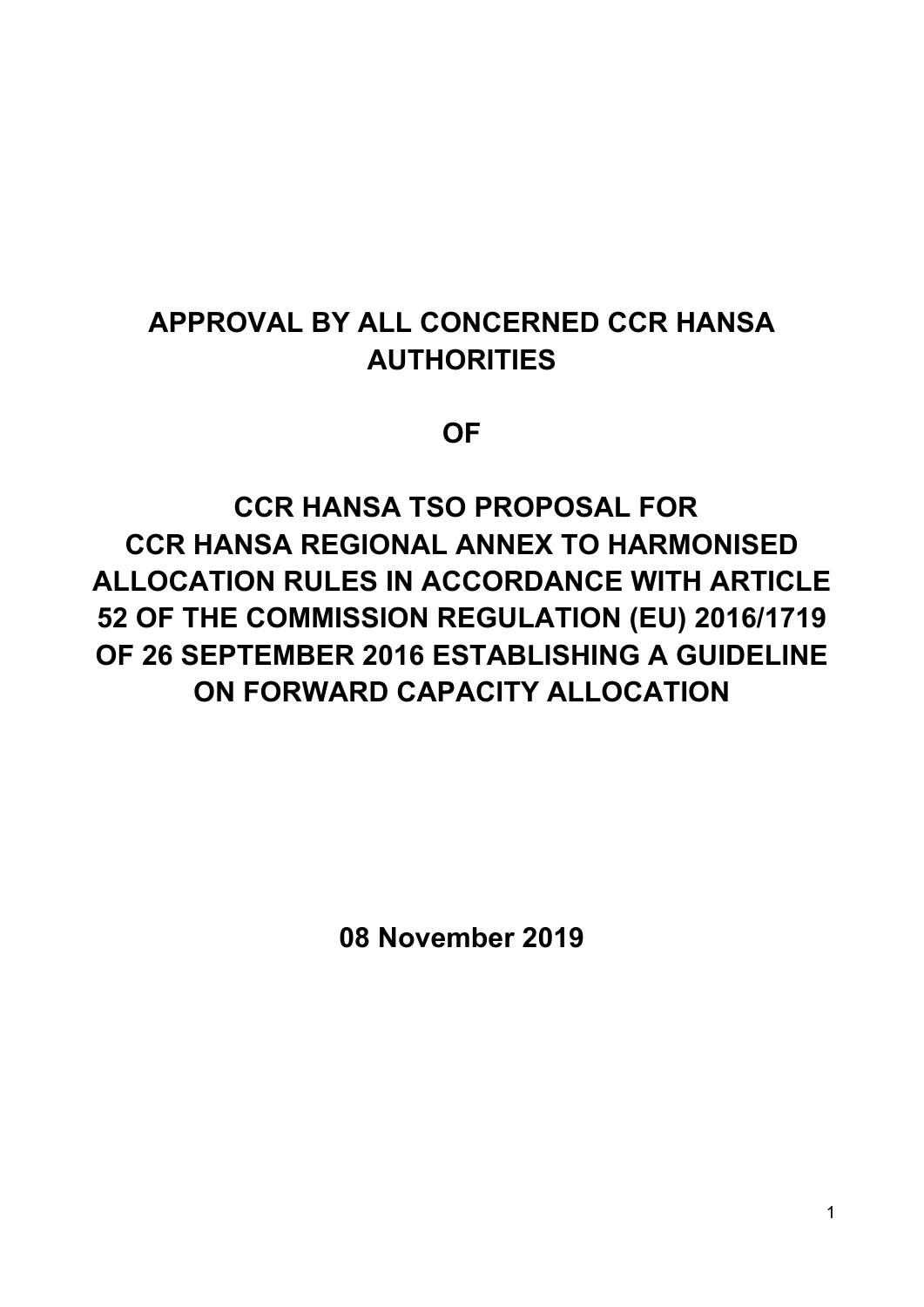#### I. Introduction and legal context

This document elaborates an agreement of All concerned CCR Hansa Regulatory Authorities on 6 November 2019 on the regional annex of the harmonized allocation rules for CCR Hansa ("regional annex") pursuant to Article 52 of Commision Regulation (EU) 2016/1719 of 26 September 2016 establishing a Guideline on Forward Capacity Allocation (Regulation 2016/1719).

The proposal for the harmonized allocation rules ("HAR") pursuant to Article 51 of Regulation 2016/1719 was approved by ACER decision 03/2017 of 2 October 2017 and in a new version by ACER decision 14/2019 of 29 October 2019.

The regional annex for CCR Hansa was approved by the relevant national regulators, BNetzA and DERA (DUR's former name) 11 October 2017. Pursuant to ACER decision no. 04/2019 of 1 April 2019, the new bidding zone border between the bidding zones of Denmark 1 and of the Netherlands (i. e. the DK1-NL bidding zone border) was attributed to CCR Hansa. The regional CCR Hansa annex to HAR draft proposal, as amended upon the Hansa TSOs' initiative, was consulted through ENTSO-E via the online ENTSO-E Consultation Hub for one month from 20 May 2019 until 20 June 2019 in line with Article 6 of Regulation 2016/1719. On 26 September 2019, the relevant TSOs of CCR Hansa, TenneT NL, TenneTDE, 50 Hertz and Energinet sent an amended proposal for regional annex for CCR Hansa to the relevant regulatory authorities, BNetzA, ACM and DUR. This was received by the last national regulatory authority 2 October 2019.

This agreement of all concerned CCR Hansa Regulatory Authorities shall provide evidence that a decision on the regional annex does not, at this stage, need to be adopted by ACER pursuant to Article 4(10) of Regulation 2016/1719. It is intended to constitute the basis on which All concerned CCR Hansa Regulatory Authorities will each subsequently make national decisions pursuant to Article 4(9) to approve the proposal for regional annex submitted by CCR Hansa TSOs.

*The legal provisions relevant to the submission and approval of the regional annex, and this CCR Hansa Regulatory Authority agreed opinion of the regional annex, can be found in Articles 3, 4, 51, and 52 of Regulation 2016/1719. They are set out here for reference.*

Article 3 of Regulation 2016/1719*:*

*This Regulation aims at:* 

- *a. promoting effective long-term cross-zonal trade with long-term cross-zonal hedging opportunities for market participants;*
- *b. optimising the calculation and allocation of long-term cross-zonal capacity;*
- *c. providing non-discriminatory access to long-term cross-zonal capacity;*
- *d. ensuring fair and non-discriminatory treatment of TSOs, the Agency, regulatory authorities and market participants;*
- *e. respecting the need for a fair and orderly forward capacity allocation and orderly price formation;*
- *f. ensuring and enhancing the transparency and reliability of information on forward capacity allocation;*
- *g. contributing to the efficient long-term operation and development of the electricity transmission system and electricity sector in the Union.*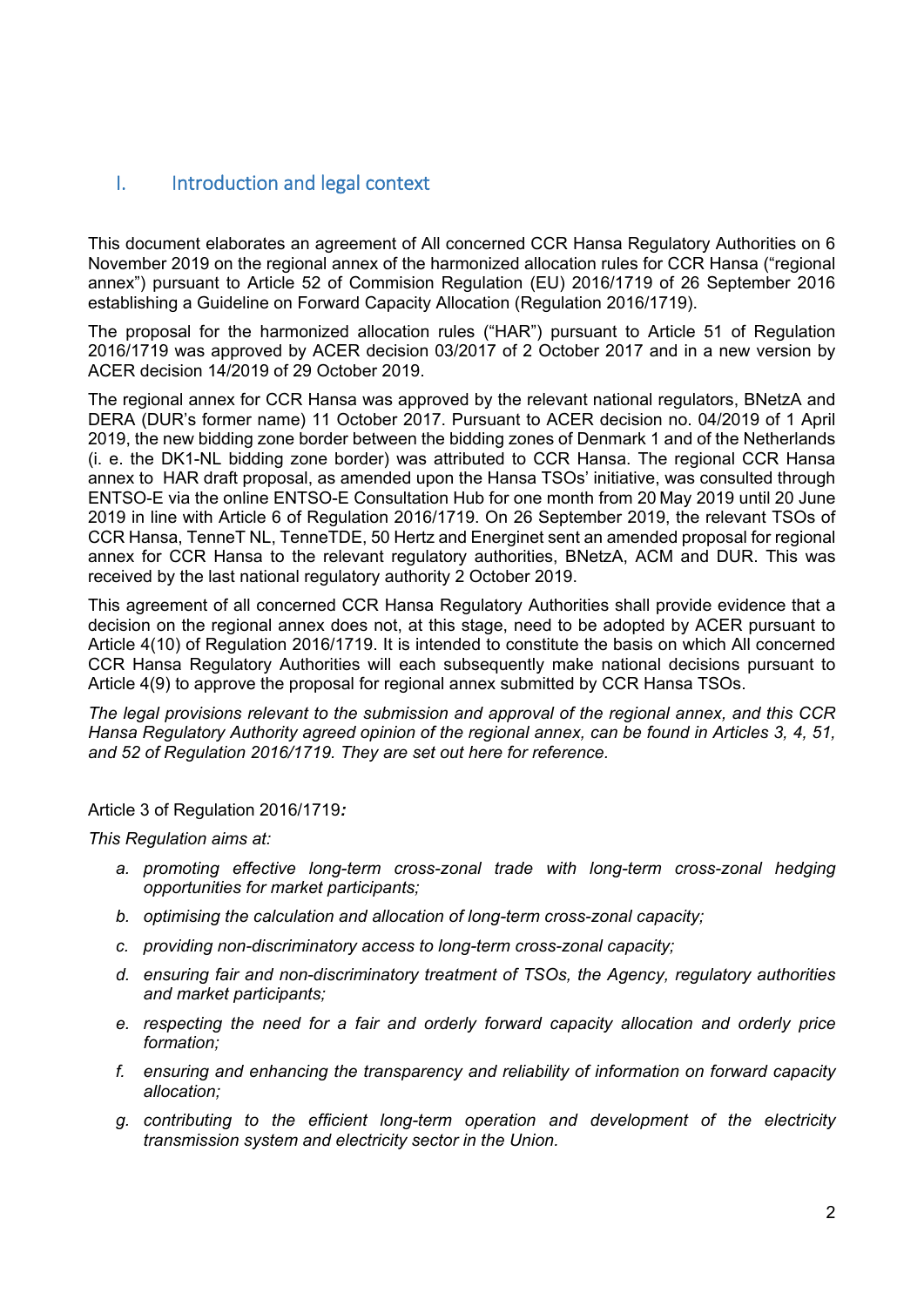Article 4 of Regulation 2016/1719:

- *1. TSOs shall develop the terms and conditions or methodologies required by this Regulation and submit them for approval to the competent regulatory authorities within the respective deadlines set out in this Regulation. Where a proposal for terms and conditions or methodologies pursuant to this Regulation needs to be developed and agreed by more than one TSO, the participating TSOs shall closely cooperate. TSOs, with the assistance of ENTSO for Electricity, shall regularly inform the competent regulatory authorities and the Agency about the progress of the development of these terms and conditions or methodologies.*
- *2. (…)*
- *3. (…)*
- *4. (…)*
- *5. Each regulatory authority shall be responsible for approving the terms and conditions or methodologies referred to in paragraphs 6 and 7.*
- *6. The proposals for the following terms and conditions or methodologies shall be subject to approval by all regulatory authorities:* 
	- *(…)*
	- *(d) the harmonised allocation rules pursuant to Article 51;*
- *7. The proposals for the following terms and conditions or methodologies shall be subject to approval by all regulatory authorities of the concerned region:* 
	- *(...)*
	- *(e) the regional requirements of the harmonised allocation rules pursuant to Article 52, including the regional compensation rules pursuant to Article 55*
- *8. The proposal for terms and conditions or methodologies shall include a proposed timescale for their implementation and a description of their expected impact on the objectives of this Regulation. Proposals on terms and conditions or methodologies subject to the approval by several or all regulatory authorities shall be submitted to the Agency at the same time that they are submitted to regulatory authorities. Upon request by the competent regulatory authorities, the Agency shall issue an opinion within three months on the proposals for terms and conditions or methodologies.*
- *9. Where the approval of the terms and conditions or methodologies requires a decision by more than one regulatory authority, the competent regulatory authorities shall consult and closely cooperate and coordinate with each other in order reach an agreement. Where applicable, the competent regulatory authorities shall take into account the opinion of the Agency. Regulatory authorities shall take decisions concerning the submitted terms and conditions or methodologies in accordance with paragraphs 6 and 7 within six months following the receipt of the terms and conditions or methodologies by the regulatory authority or, where applicable, by the last regulatory authority concerned.*
- *10. Where the regulatory authorities have not been able to reach an agreement within the period referred to in paragraph 9, or upon their joint request, the Agency shall adopt a decision concerning the submitted proposals for terms and conditions or methodologies within six months, in accordance with Article 8(1) of Regulation (EC) No 713/2009.*

*11. (…)*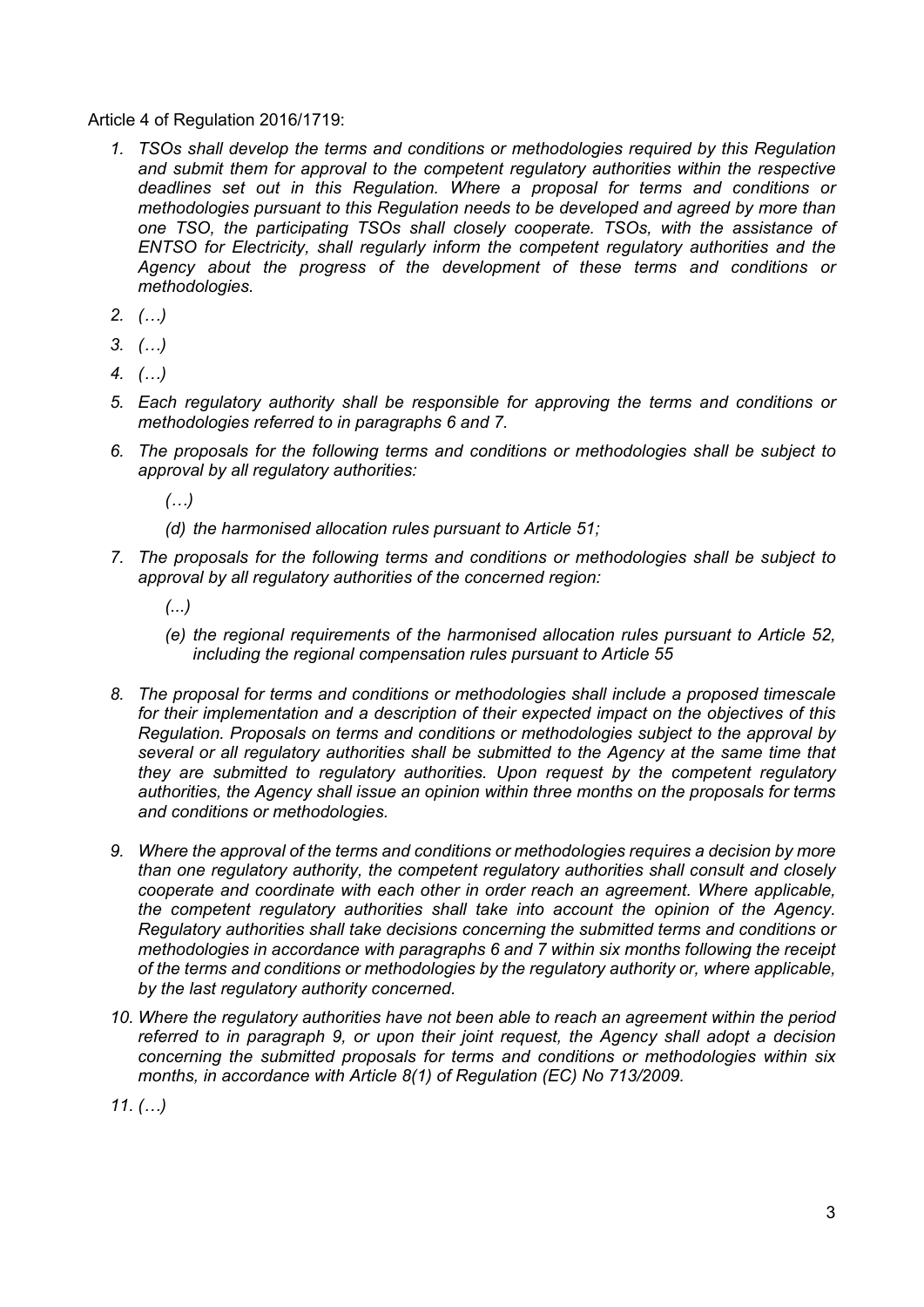- *12. TSOs responsible for developing a proposal for terms and conditions or methodologies or regulatory authorities responsible for their adoption in accordance with paragraphs 6 and 7, may request amendments of these terms and conditions or methodologies. The proposals for amendment to the terms and conditions or methodologies shall be submitted to consultation in accordance with the procedure set out in Article 6 and approved in accordance with the procedure set out in this Article.*
- *13. TSOs responsible for establishing the terms and conditions or methodologies in accordance with this Regulation shall publish them on the internet after approval by the competent regulatory authorities or, if no such approval is required, after their establishment, except where such information is considered as confidential in accordance with Article 7.*

Article 51 of Regulation 2016/1719 about Introduction of harmonised allocation rules:

- *1. Within six months after the entry into force of this Regulation, all TSOs shall jointly develop a proposal for harmonised allocation rules for long-term transmission rights pursuant to Article 52(2). The proposal shall be subject to consultation in accordance with Article 6. This proposal shall include regional and bidding zone border specific requirements if developed by the TSOs of each capacity calculation region pursuant to Article 52(3).*
- *2. the regional requirements have entered into force, they shall prevail over the general requirements defined in the harmonised allocation rules. In case the general requirements of the harmonised allocation rules are amended and submitted to all regulatory authorities' approval, the regional requirements shall also be submitted to regulatory authorities' approval of the concerned capacity calculation region.*

Article 52 of Regulation 2016/1719 about requirements for the harmonised allocation rules:

- *1. The requirements for the harmonised allocation rules for long-term transmission rights shall cover physical transmission rights, FTRs — options and FTRs — obligations. TSOs shall consider and duly take into account specificities related to the different types of products.*
- *2. The harmonised allocation rules for long-term transmission rights shall follow the principles of non-discrimination and transparency and at least contain the following general requirements:* 
	- a. harmonised definitions and scope of applications;
	- b. a contractual framework between the single allocation platform and the market participants including provisions on the applicable law, the applicable language, confidentiality, dispute resolution, liability and force majeure;
	- c. harmonised UIOSI provisions in case of physical transmission rights pursuant to Article 32;
	- d. a description of the types of long-term transmission rights which are offered, including the remuneration principles pursuant to Article 35;
	- e. principle description of the applicable nomination rules pursuant to Article 36;
	- f. harmonised provisions on eligibility and entitlement, suspension and renewal and costs of participation pursuant to Article 37;
	- g. a description of the forward capacity allocation process including at least provisions on auction specification, submission of bids, publication of auction results, contestation period and fallback procedures pursuant to Articles 37, 38, 39, 42, 43 and 44;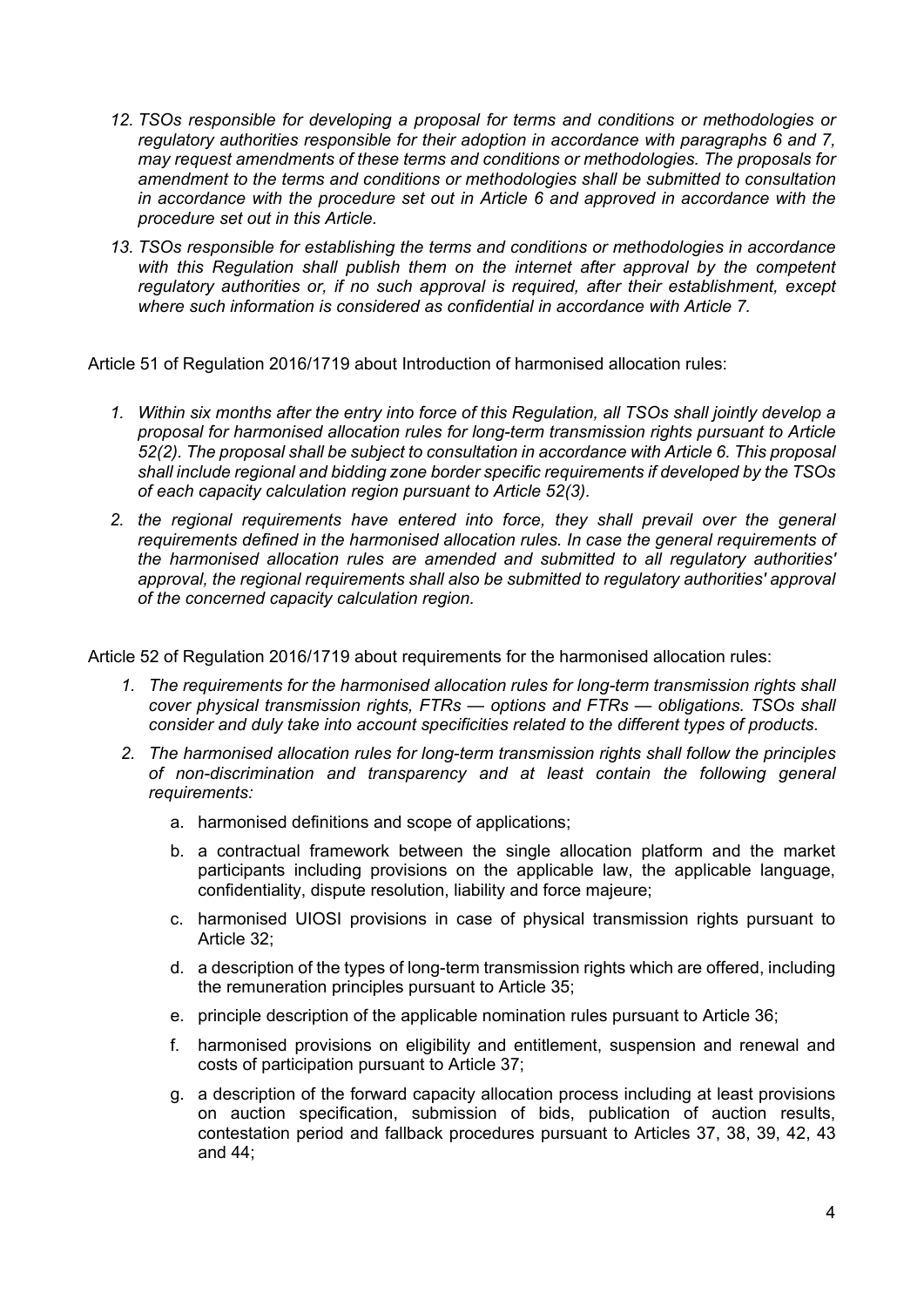- h. harmonised provisions on financial requirements and settlement pursuant to Article 41;
- i. harmonised provisions for the return of long-term transmission rights pursuant to Article 43;
- j. harmonised provisions for notification of transfer of long-term transmission rights pursuant to Article 44;
- k. provisions on firmness and compensation rules pursuant to Article 53 and Article 55;
- l. harmonised provisions concerning netting policies and financial collaterals for FTRs — obligations, where applicable.

m. n.

- *3. The harmonised allocation rules may also contain regional or bidding zone border specific requirements in particular for, but without limitation to:* 
	- a. the description of the type of long-term transmission rights which are offered on each bidding zone border within the capacity calculation region pursuant to Article 31;
	- b. the type of long-term transmission rights remuneration regime to be applied on each bidding zone border within the capacity calculation region according to the allocation in the day-ahead time frame pursuant to Article 35;
	- c. the implementation of alternative coordinated regional fallback solutions pursuant to Article 42;
	- d. the regional compensation rules defining regional firmness regimes pursuant to Article 55.

#### II. The concerned CCR Hansa TSO proposal

The amended regional annex to HAR implies:

- A cap on compensation shall be applicable to the DK1-NL border in accordance with Article 59(3) of the HAR.
- Whereas (8) is changed (red color is new text, deleted text is marked with strike-through): "TSOs understand that For the purposes of the approval or the future amendment of bidding zone border specific requirements of this proposal, only the NRAs of the respective bidding zone border will have to state their explicit approval all Hansa NRAs, which have not issued an exemption for LTTRs on CCR Hansa bidding zone borders in accordance with FCA Art. 30(7), have to explicitly approve the changes. Non-concerned NRA(s) of the CCR will be duly informed."
- Article 2 is changed: "This annex enters into force as of the date of entry into force of the HAR in accordance with the applicable national regulatory regime. This annex may be reviewed based on request of the relevant National Regulatory Authorities. In case this annex needs to be amended based on a decision of the National Regulatory Authorities, Article 68 of the HAR shall apply. This annex, as amended, shall enter into force at the date and time specified in the amendment notice sent to Registered Participants by the Allocation Platform according to the procedure laid down in Article 68(2) of the HAR and subject to prior approval by the relevant National Regulatory Authorities in accordance with the procedure laid down in Article 4 of the FCA Regulation."

Article 59 from the main HAR decided 29 October 2019 states the following: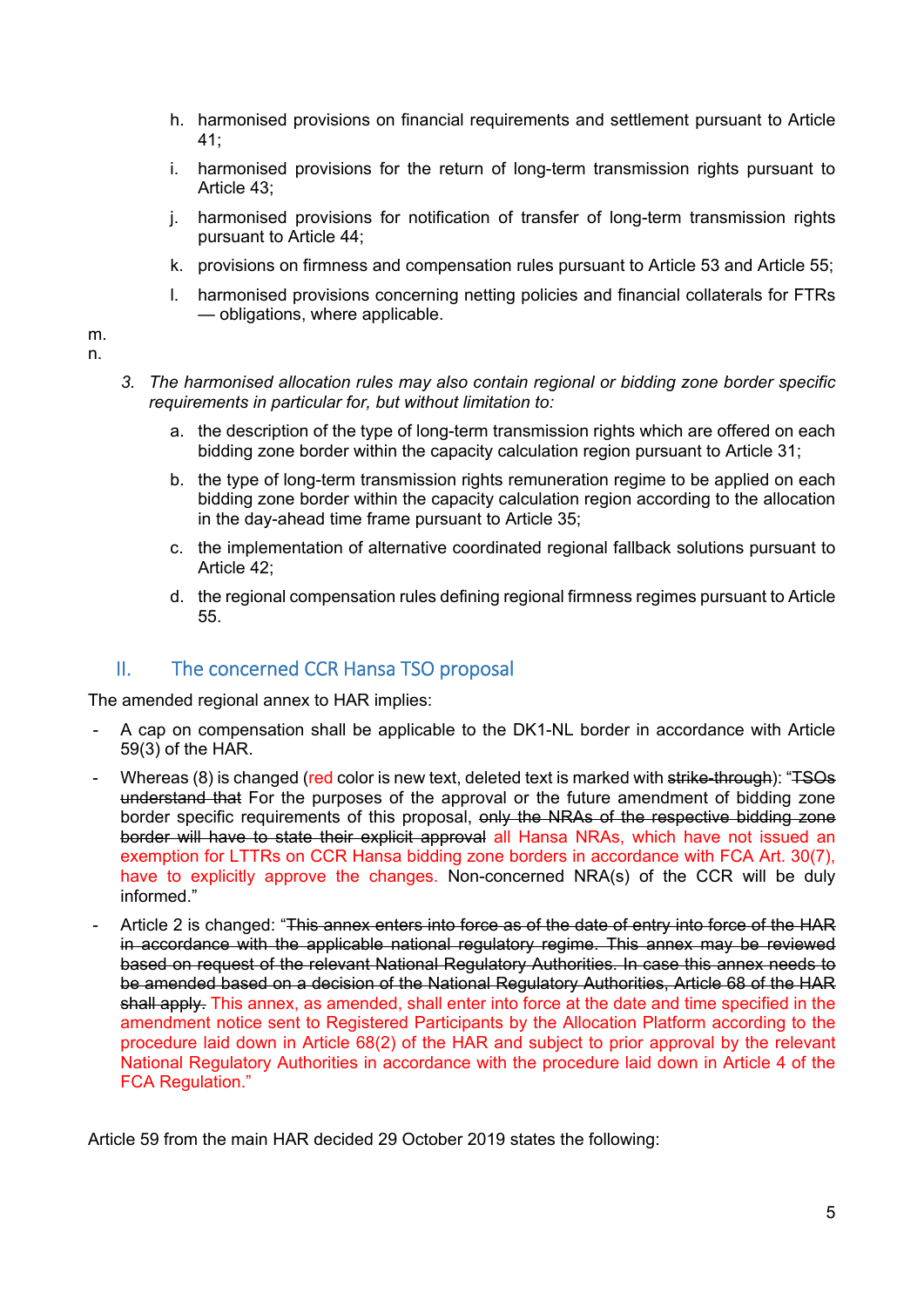*Compensation for curtailments to ensure operation remains within Operational Security Limits before the Day Ahead Firmness Deadline* 

- *1. (...)*
- *2. If specified in the relevant annexes to these Allocation Rules, a cap shall be applied to the compensations on specific bidding zone borders. The cap shall be determined as the total amount of Congestion Income collected by the concerned TSOs on the respective Bidding Zone border in the relevant calendar year, deducting all remunerations paid according to Articles 40 and 48 and compensations paid according to Article 60 and where applicable Article 61.The cap is calcuated according to the formula:*

Cap for compensation for network security

= (Long term income+Daily income+Intraday income)-

(UIOSI+Remuneration of FTRs+Return+ Compensation for curtailment for emergency situation+Compensation for curtailment for force majeure)

*3. In case of Direct Current interconnectors, the cap shall be determined as the total amount of Congestion Income collected by the concerned TSOs on the Bidding Zone border in the relevant month, deducting all remunerations paid according to Article 40 and Article 48 and compensations paid according to Articles 60 and where applicable Article 61 for the considered month. The total amount of Congestion Income in one month is defined as the sum of a twelfth of the revenues raised at yearly Auction on the concerned Bidding Zone Border and the revenues generated by the monthly Auction and congestion income from other timeframes which occurred during this month on the concerned Bidding Zone border. The cap is calculated according to the formula:* 

Cap for compensation for network security in case of Direct Current interconnector:

 $=\left(\frac{Yearly\ income}{12} + \frac{Seasonal\ income}{12} + \frac{Quarterly\ income}{12} + Any\ other\ long\ term\ income +$ Daily income + Intraday income)  $-$  (UIOSI + Remuneration of FTRs + Return  $+$  Compensation for curtailment for emergency situation  $+$ Compensation for curtailment for force majeure)

## III. All Regulatory Authority position

From the perspective of BNetzA and DUR, the proposal is adding the new bidding zone border (DK1- NL) to the already approved and implemented CCR Hansa regional annex, plus changing Wheras (8) and article 2. For ACM, the DK1-NL bidding zone border was allocated to CCR Hansa by way of ACER decision 04/2019 dated 1 April 2019. By way of this, the bidding zone border DK1-NL became assigned to CCR Hansa and ACM became a CCR Hansa regulator. The CCR Hansa regional annex as a whole therefore has to be approved by ACM for the first time.

All concerned CCR Hansa Regulatory Authorities emphasize that the harmonized allocation rules applicable to the yearly and monthly auctions in 20191 for the German-Danish borders already contain a cap on compensation in Article 59 similar to the one proposed as a regional requirement by the CCR Hansa TSOs for DK1-NL. The same holds for the other bidding zone borders of the Netherlands where long-term transmission rights are offered. The concerned CCR Hansa regulatory authorities therefore consider that the proposed cap on compensation does not introduce stricter requirements than market participants are currently accustomed to.

<sup>1</sup> http://www.jao.eu/support/resourcecenter/overview